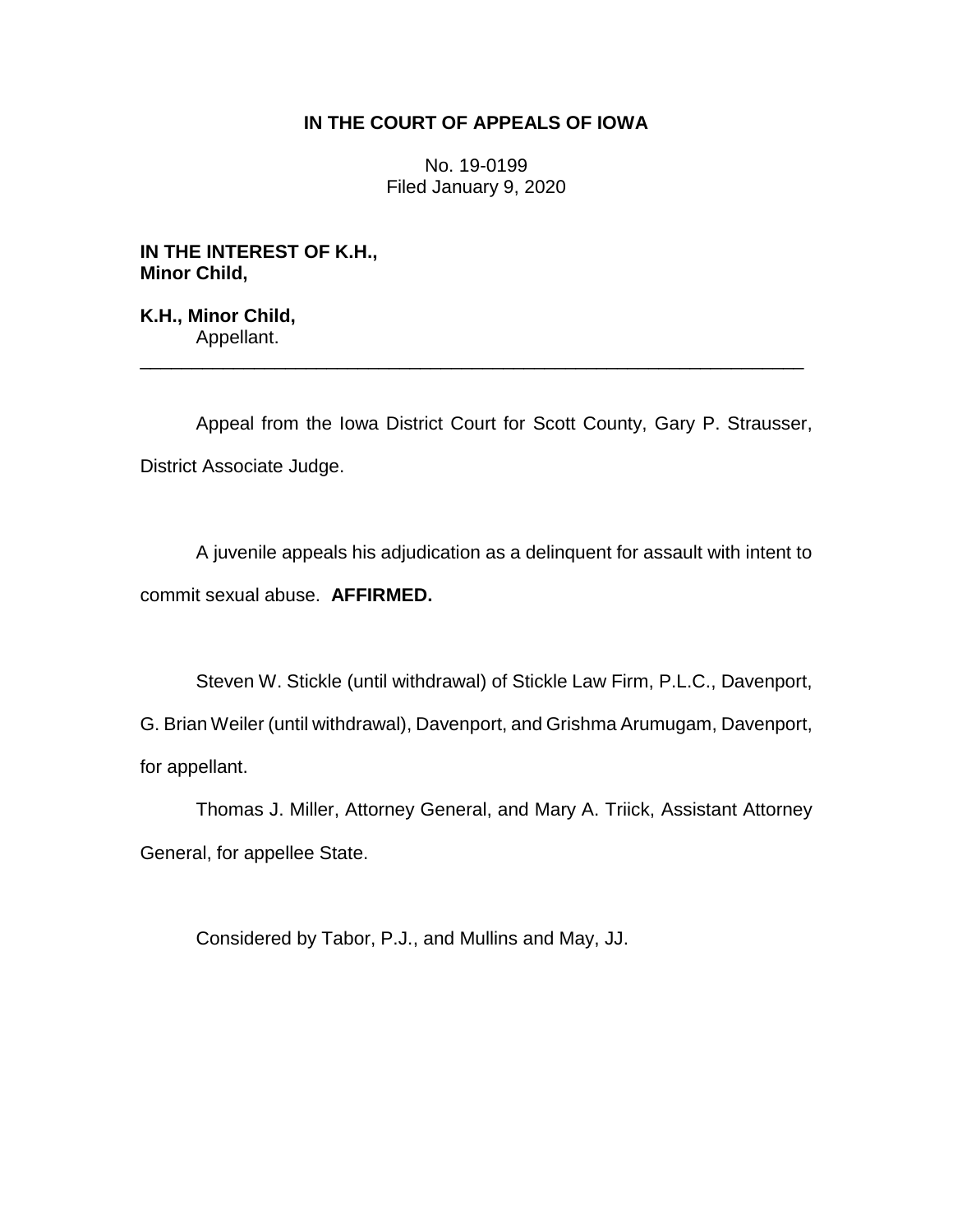### **TABOR, Presiding Judge.**

The question in this appeal is whether the State proved beyond a reasonable doubt that thirteen-year-old K.H. assaulted a younger boy with the intent to commit sexual abuse. Because sufficient credible evidence supports the elements of that offense, we affirm the delinquency adjudication.

## **I. Facts and Prior Proceedings**

J.W. visited K.H.'s house one evening in the fall of 2017. The two boys played in K.H.'s room while the adults gathered around a bonfire outside. One of those adults was John, the boyfriend of K.H.'s mother.

John came inside to use the restroom and through the bedroom door overheard K.H. tell J.W. to "touch it, touch it." J.W. said "no." Through a peep hole in the door, John could see K.H. approach J.W. as he sat on the bed. K.H. was holding his cell phone in one hand and pulling on the elastic waistband of his pants with his other hand. John—who saw himself as a "father figure" for K.H.—barged into the boy's room and directed J.W. to go find his own father downstairs. John then told K.H. he was in "big trouble."

In his testimony, nine-year-old J.W. recalled K.H. pulling his pants down and exposing his penis. J.W. said K.H.'s conduct made him "uncomfortable" and "mad." But J.W. answered "no" when asked if K.H. urged him to touch his penis. K.H. did testify that John entered the room just as K.H. was approaching him.

In an interview with police, K.H. denied showing his penis to J.W., but acknowledged John came into his room and accused him of "doing some weird stuff."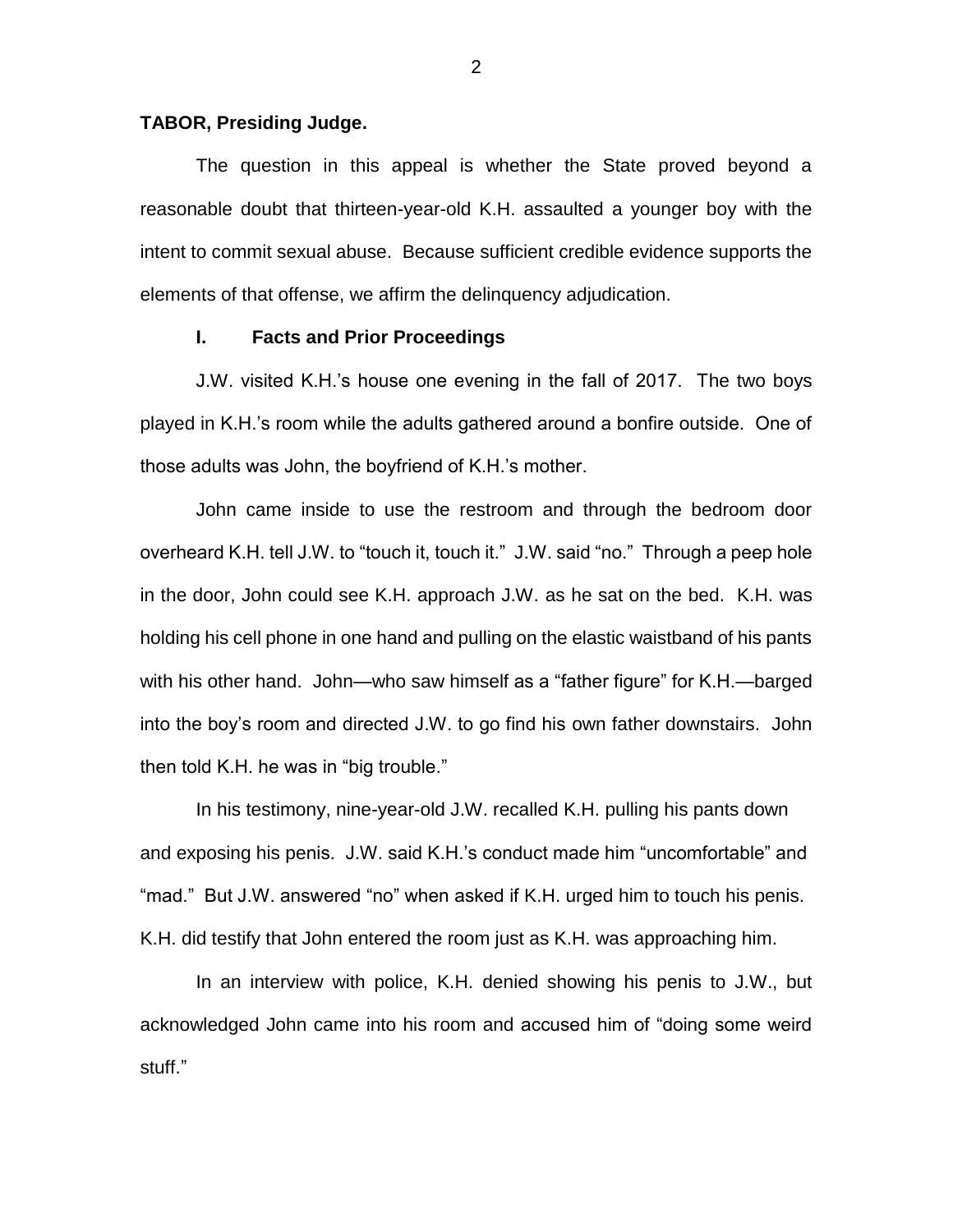The State petitioned the juvenile court to find K.H. was delinquent. The court held a hearing in July 2018. At the close of the State's evidence, the court denied K.H.'s motion for directed verdict. The court found substantial evidence that K.H. assaulted J.W. The court noted: "The child did not specifically testify that it was insulting or offensive." But the court found it sufficient that K.H.'s act of exposing his penis "made [J.W.] mad and it was clear that he was uncomfortable." K.H. now appeals the delinquency finding.

#### **II. Scope and Standard of Review**

The State bears the burden of proving beyond a reasonable doubt that the juvenile committed the delinquent act alleged. Iowa Code § 232.47(10) (2018). We review delinquency proceedings de novo. *In re A.K.*, 825 N .W.2d 46, 49 (Iowa 2013). Despite our de novo review, we give weight to the factual findings of the juvenile court, especially as to witness credibility, though they do not bind us. *Id.*

## **III. Analysis**

To prove K.H. carried out the delinquent act of assault with intent to commit sexual abuse, the State had to prove he assaulted J.W. with the intent to commit a sex act. *See* Iowa Code §§ 709.1, 709.11(3). An assault is "[a]ny act . . . intended to place another in fear of immediate physical contact which will be painful, injurious, insulting, or offensive, coupled with the apparent ability to execute the act." *Id.* § 708.1(2)(b); *see State v. Trane*, 934 N.W.2d 447, 455 (Iowa 2019). The term "sex act" includes contact between the finger or hand of one person and the genitalia of another. *See* Iowa Code § 702.17(3).

On appeal, K.H. contends the State did not prove he committed an assault. He does not specifically contest the proof of his intent to commit a sex act. But he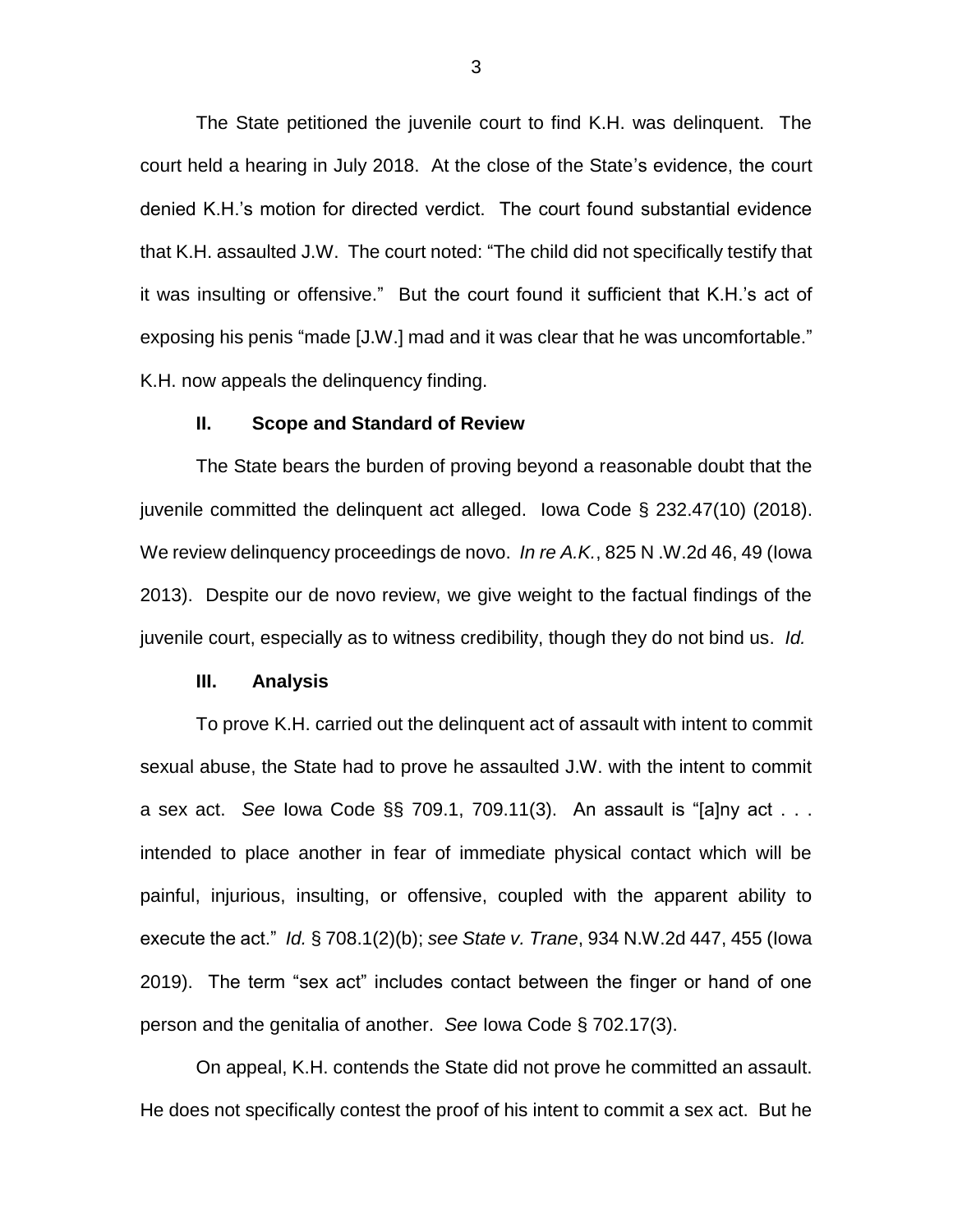does allege in passing that the State did not prove "an alleged exposure" beyond a reasonable doubt. Exposing one's penis is not strictly an element of the offense, but it may reveal the sexual intent of the perpetrator.

K.H. dwells on the tepid testimony of J.W. who denied under oath that K.H. asked him to touch his penis. Conspicuously absent from K.H.'s argument is any mention of the testimony of his mother's then boyfriend. That adult's testimony solidified the State's case.

To be sure, the juvenile court recognized "inconsistencies" between J.W.'s testimony and John's testimony. Yet the court resolved that contradiction by crediting John's testimony that he heard K.H. repeatedly ask J.W. to touch his penis. The court did what it was designed to do. *See Tim O'Neill Chevrolet, Inc. v. Forristall*, 551 N.W.2d 611, 614 (Iowa 1996) ("The trier of fact—here, the district court—has the prerogative to determine which evidence is entitled to belief.") Here, we leave determinations of credibility for the trier of fact, who was in a better position to evaluate them. *See State v. Weaver*, 608 N.W.2d 797, 804 (Iowa 2000).

All in all, the State's evidence established an assault with intent to commit sexual abuse. In the seclusion of his bedroom, K.H. pressed the younger boy to touch his exposed penis. K.H. moved toward J.W. as he sat on the older boy's bed. That conduct evidenced an intent to place J.W. in fear of immediate physical contact with K.H.'s genitalia. The record shows J.W. believed that contact would be insulting or offensive; he said "no" to K.H.'s commands and later described his reaction as uncomfortable and "mad." *See A.K.*, 825 N.W.2d at 53 (upholding assault-with-intent conviction when victim testified he found touching of genitalia through his pants to be "embarrassing"). K.H. was asking J.W. to commit a sex